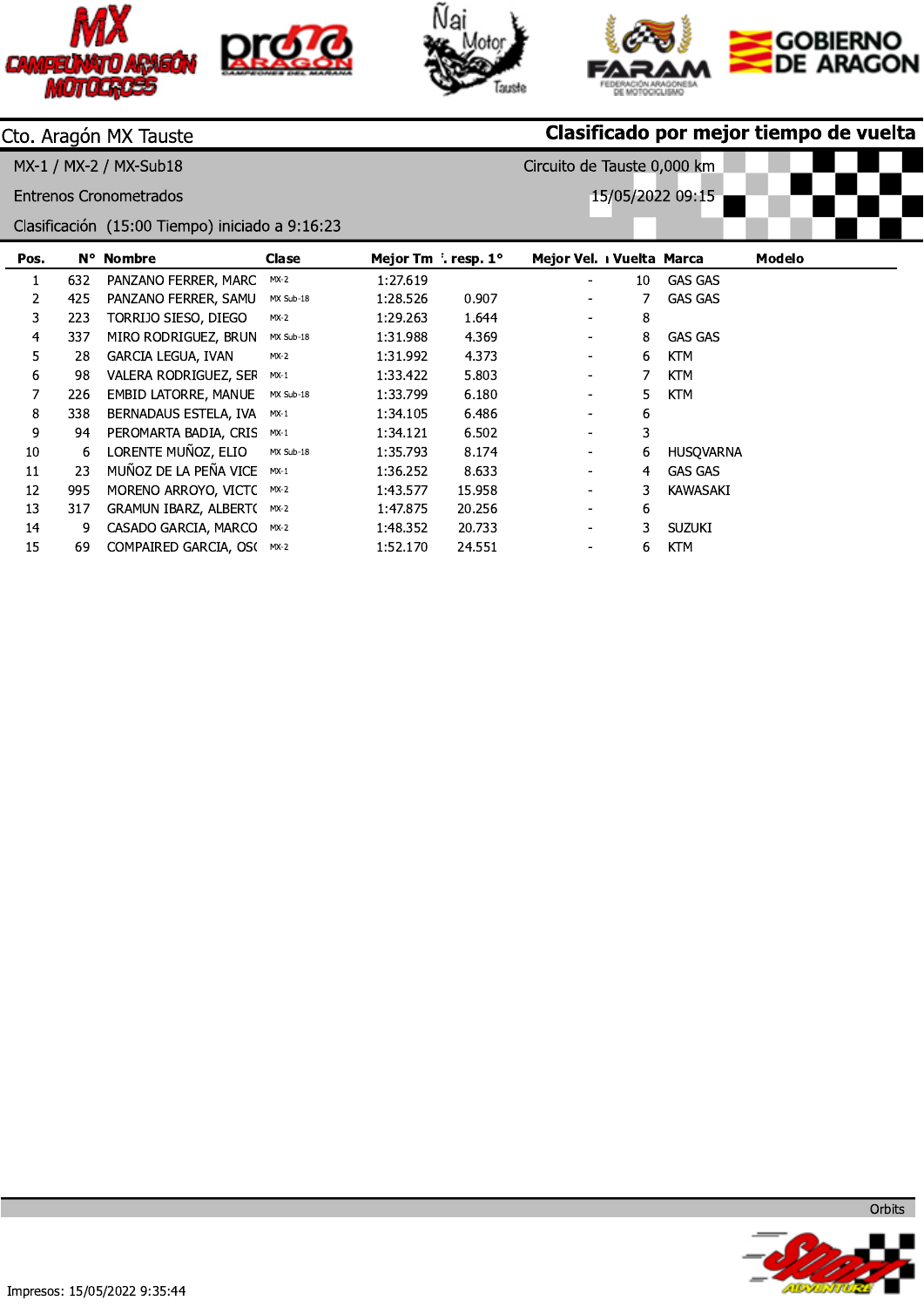







Circuito de Tauste 0,000 km

15/05/2022 09:35

## Cto. Aragón MX Tauste

Master MX30 / MX40 / MX50

**Entrenos Cronometrados** 

Clasificación (15:00 Tiempo) iniciado a 9:35:06

| Pos. |      | N° Nombre              | Clase        | Mejor Tm $\int$ . resp. 1° |        | Mejor Vel. 1 Vuelta Marca |    |                  | Modelo |
|------|------|------------------------|--------------|----------------------------|--------|---------------------------|----|------------------|--------|
|      | 37   | LOPEZ GADEA, ALEJANDF  | Master-30    | 1:31.778                   |        | ۰                         | 4  | <b>KTM</b>       |        |
| 2    | 13   | LONGAS GALE, EDUARDO   | Master-30    | 1:33.172                   | 1.394  | $\overline{\phantom{0}}$  | 3  |                  |        |
| 3    | 740. | REY ALLUE, JUAN CARLO! | Master-50    | 1:37.940                   | 6.162  | $\blacksquare$            | 3. |                  |        |
| 4    | 914  | BAZAN GODOY, HECTOR (  | Master-40    | 1:39.224                   | 7.446  | $\sim$                    | 5. | <b>KTM</b>       |        |
| 5    | 49   | SUBIAS SORIA, JORGE    | Master-40    | 1:41.138                   | 9.360  | $\blacksquare$            | 8  |                  |        |
| 6    | 742  | ALFARO CADIERNO, ANTO  | Master-30    | 1:41.915                   | 10.137 | $\overline{\phantom{a}}$  | 3  |                  |        |
| 7    | 155  | BELSUE NAVARRO, MARC   | Master-30    | 1:41.938                   | 10.160 | $\overline{\phantom{a}}$  | 4  |                  |        |
| 8    | 98   | PAÑART MUR, EMILIO     | Master-40    | 1:45.709                   | 13.931 | $\overline{\phantom{a}}$  | 3  | <b>HUSOVARNA</b> |        |
| 9    | 492  | ARIE BORDETAS, IMANOL  | Master-30    | 1:46.747                   | 14.969 | $\blacksquare$            | 2  | <b>HUSOVARNA</b> |        |
| 10   | 16   | CIRIA ESPEJA, ALBERTO  | Master-40    | 1:49.257                   | 17.479 | $\blacksquare$            | 4  |                  |        |
| 11   | 523  | LACASTA BETRAN, SERGI  | Master-50    | 1:50.709                   | 18.931 | $\overline{\phantom{a}}$  | 5  | KAWASAKI         |        |
| 12   | 25   | LLUCH LIARTE, JUAN CAF | Master-50    | 1:52.301                   | 20.523 | ۰.                        | 3  |                  |        |
| 13   | 21   | MARTINEZ RAYADO, JOSE  | Master-30 NP | 1:56.120                   | 24.342 |                           |    | <b>HONDA</b>     |        |



Orbits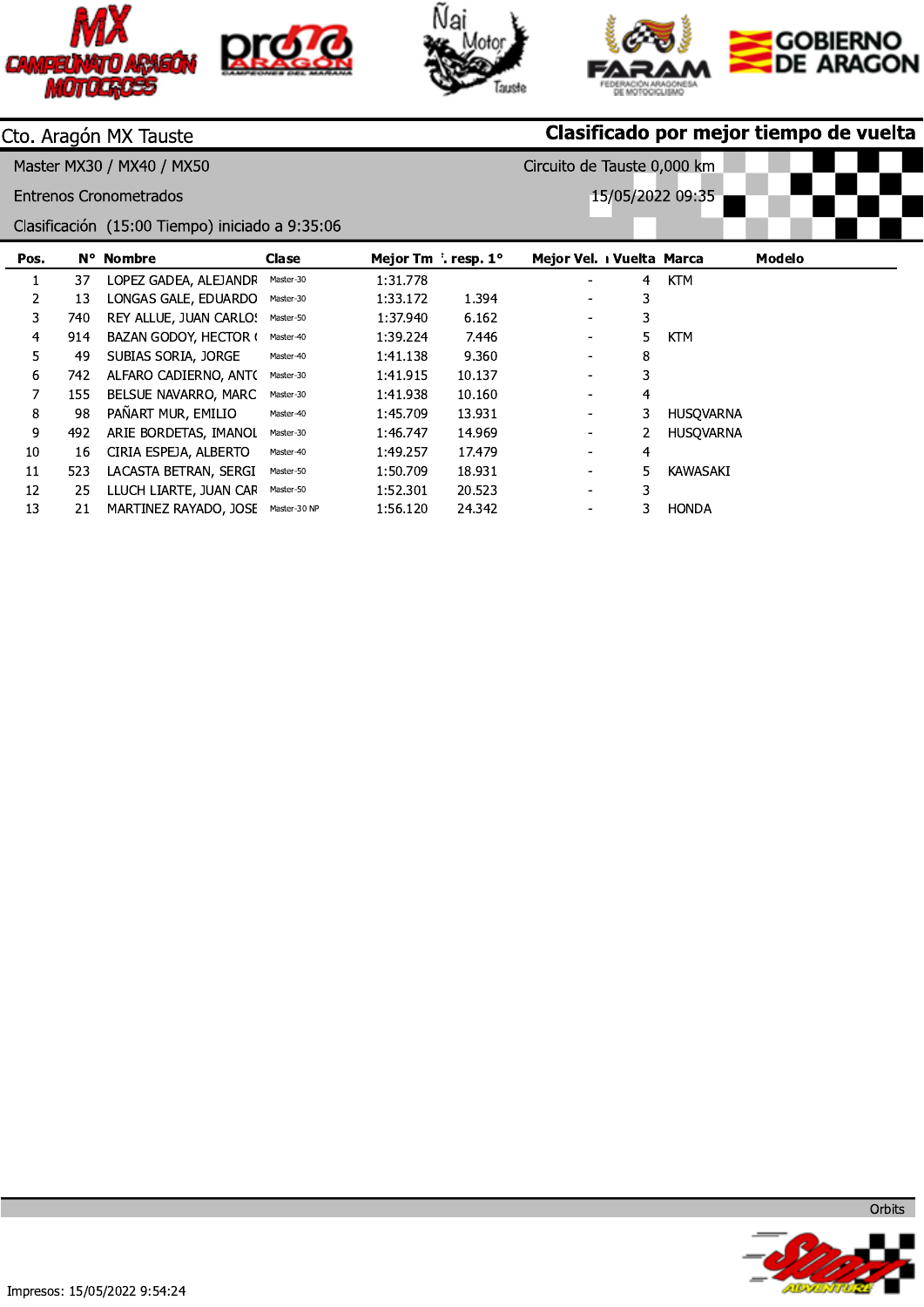





Circuito de Tauste 0,000 km

15/05/2022 09:55

## Cto. Aragón MX Tauste

**MX-85cc** 

**Entrenos Cronometrados** 

Clasificación (15:00 Tiempo) iniciado a 9:53:33

| Pos. |     | N° Nombre                    | Clase          | Mejor Tm f. resp. 1° |        | Mejor Vel. I Vuelta Marca |   |           | Modelo |
|------|-----|------------------------------|----------------|----------------------|--------|---------------------------|---|-----------|--------|
|      | 277 | DIEZ ARNAL, IKER             | <b>MX-85cc</b> | 1:38.297             |        | ٠                         | 8 | YAMAHA    |        |
|      | 151 | MARTINEZ LAMBERTO, IV        | <b>MX-85cc</b> | 1:39.935             | 1.638  | $\overline{\phantom{a}}$  |   |           |        |
|      | 57  | <b>OUINTIN PORROCHE, BIT</b> | <b>MX-85cc</b> | 1:41.057             | 2.760  | $\overline{\phantom{a}}$  | 4 | HUSOVARNA |        |
| 4    | 216 | QUEROL ALCAÑIZ, IZAN         | <b>MX-85cc</b> | 1:41.467             | 3.170  | ٠                         |   |           |        |
|      | 99  | LORENTE MUÑOZ, CARLC         | MX-85cc        | 1:44.224             | 5.927  | ۰.                        | 4 | HUSOVARNA |        |
| 6    | 77  | SILVA PEIRO, IU              | <b>MX-85cc</b> | 1:48.366             | 10.069 | $\overline{\phantom{a}}$  |   | YAMAHA    |        |
|      | 106 | QUEROL ALCAÑIZ, ZOE          | <b>MX-85cc</b> | 2:04.109             | 25.812 | $\sim$                    |   |           |        |





Orbits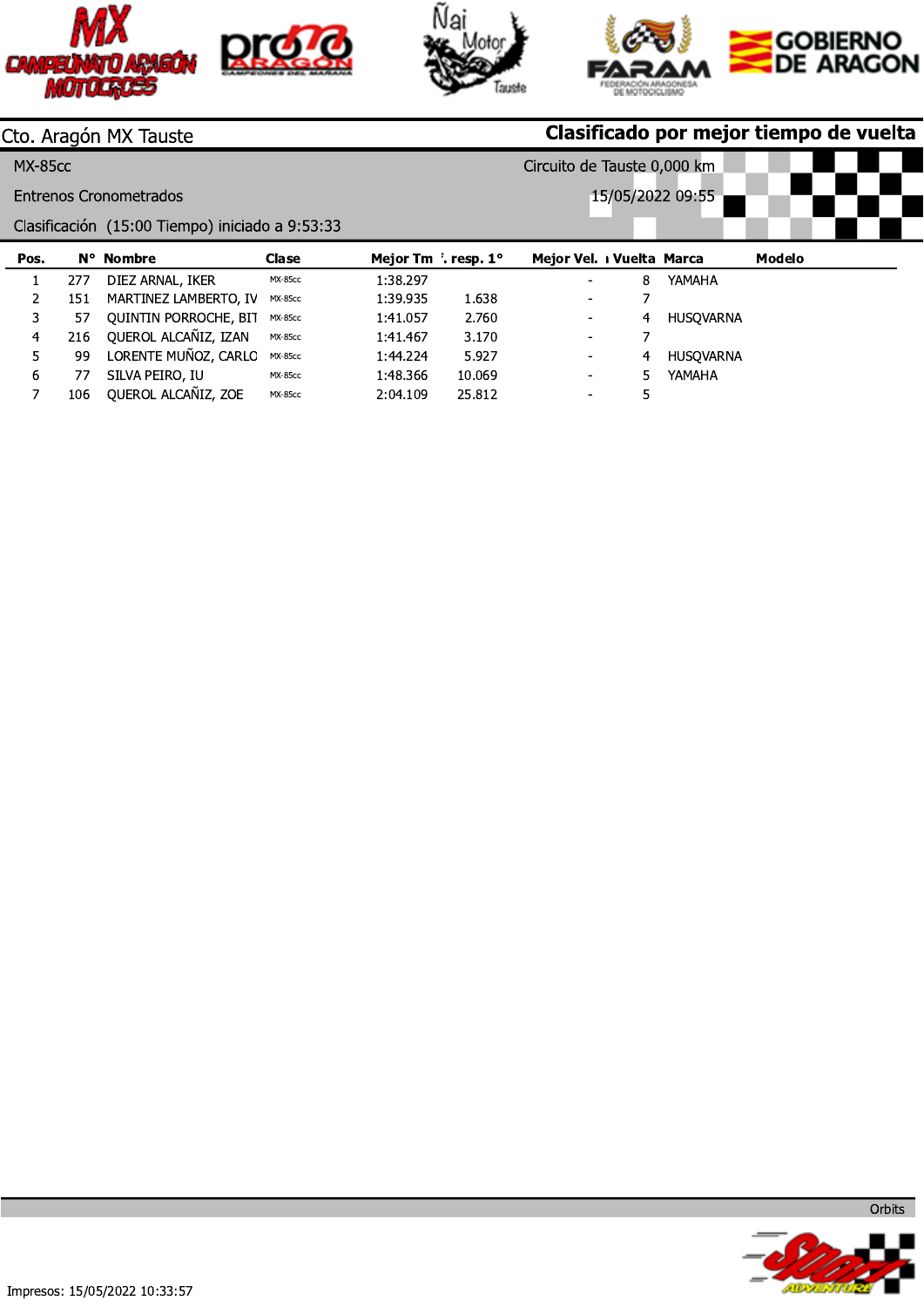





Circuito de Tauste 0,000 km

## Cto. Aragón MX Tauste

**MX-65cc** 

**Entrenos Cronometrados** 

Clasificación (15:00 Tiempo) iniciado a 10:12:21

| Pos. |     | N° Nombre             | Clase          | Mejor Tm f. resp. 1° |        | Mejor Vel. I Vuelta Marca |   |            | Modelo |
|------|-----|-----------------------|----------------|----------------------|--------|---------------------------|---|------------|--------|
|      | 16  | ALBA EXTREMO, JORDI   | MX-65cc        | 1:41.979             |        | -                         | 8 | YAMAHA     |        |
|      | 23  | COLOME VIZCAINO, KEVI | MX-65cc        | 1:44.890             | 2.911  | $\overline{\phantom{a}}$  |   | KTM        |        |
|      | 186 | ROMEO GRACIA, MIGUEL  | <b>MX-65cc</b> | 1:46.353             | 4.374  | $\blacksquare$            | b |            |        |
| 4    | 269 | BERNAL LUOUE, IRUNE   | MX-65cc        | 2:00.159             | 18.180 | $\blacksquare$            | 4 | <b>KTM</b> |        |
|      | 661 | TEIXIDOR FERRER, IU   | <b>MX-65cc</b> | 2:03.830             | 21.851 | $\blacksquare$            |   | YAMAHA     |        |
| ь    | 777 | SILVA PEIRO, OT       | <b>MX-65cc</b> | 2:08.383             | 26.404 | $\overline{\phantom{a}}$  |   | YAMAHA     |        |
|      | 4   | GOEZ GONZALEZ, HUGO   | MX-65cc        | 2:18.774             | 36.795 | ۰.                        | b | HUSOVARNA  |        |

15/05/2022 10:15

AIDVA

Orbits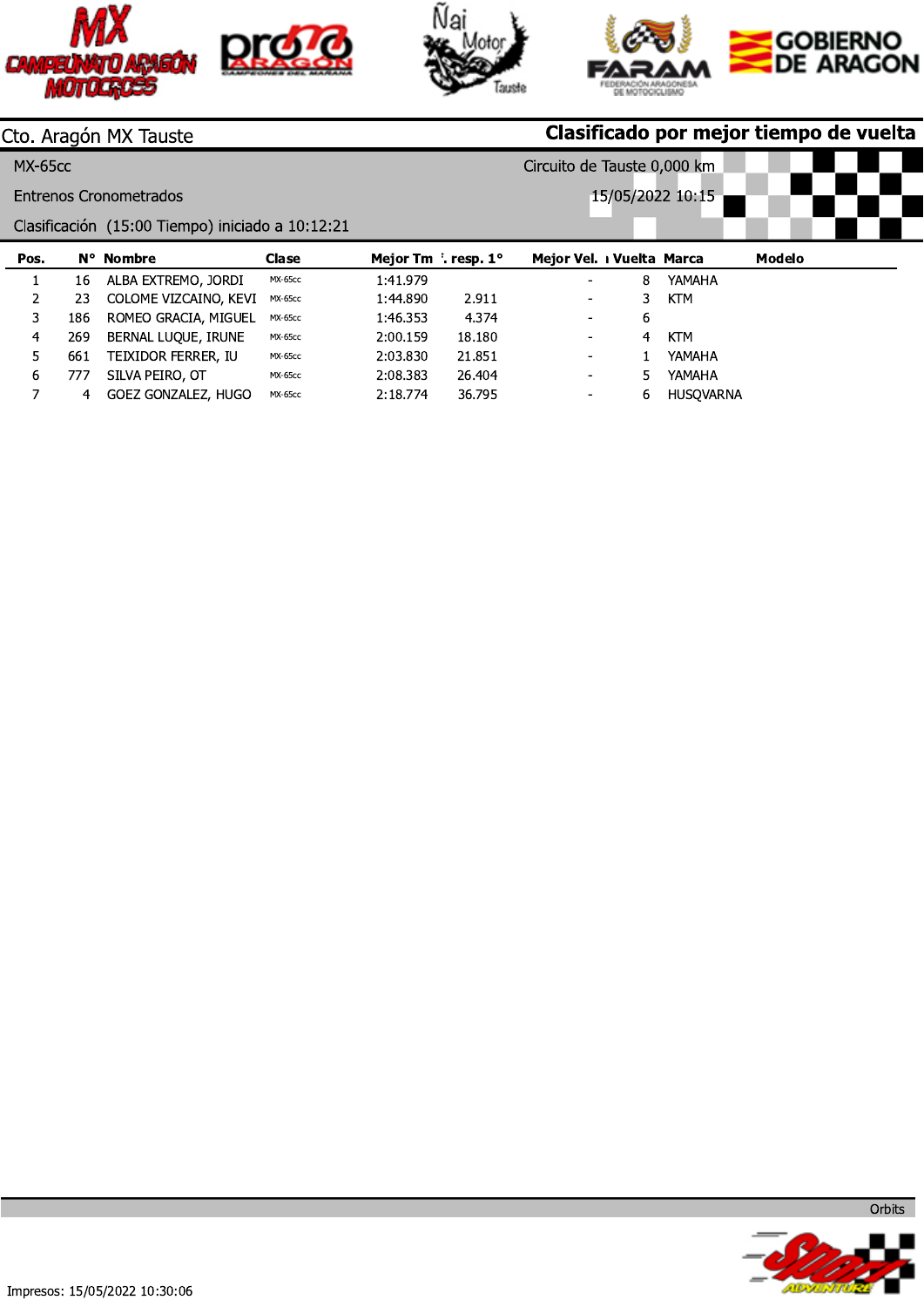





### Cto. Aragón MX Tauste

MX-1 / MX-2 / MX-Sub18

1ª Manga

15/05/2022 10:43



Carrera (20:00 y 2 Vueltas) iniciado a 11:00:07

| Pos.      |     | N° Nombre                   | Clase     | Vueltas |           | Dif. resp. $1^\circ$ resp. anterior |           | Total T° Mejor Tm 1 Vuelta Marca |    |                  | Modelo |
|-----------|-----|-----------------------------|-----------|---------|-----------|-------------------------------------|-----------|----------------------------------|----|------------------|--------|
|           |     |                             |           |         |           |                                     |           |                                  |    |                  |        |
| MX Sub-18 |     |                             |           |         |           |                                     |           |                                  |    |                  |        |
| 1         | 425 | PANZANO FERRER, SAMUEL      | MX Sub-18 | 15      |           |                                     | 23:52.716 | 1:30.062                         | 12 | <b>GAS GAS</b>   |        |
| 2         | 337 | MIRO RODRIGUEZ, BRUNO       | MX Sub-18 | 15      | 32.647    | 32.647                              | 24:25.363 | 1:34.415                         | 15 | <b>GAS GAS</b>   |        |
| 3         | 226 | EMBID LATORRE, MANUEL       | MX Sub-18 | 15      | 1:15.981  | 43.334                              | 25:08.697 | 1:35.985                         | 8  | <b>KTM</b>       |        |
| 4         | 6   | LORENTE MUÑOZ, ELIO         | MX Sub-18 | 13      | 2 Vueltas | 2 Vueltas                           | 23:50.073 | 1:38.718                         |    | <b>HUSQVARNA</b> |        |
| $MX-1$    |     |                             |           |         |           |                                     |           |                                  |    |                  |        |
| 1         | 98  | VALERA RODRIGUEZ, SERGIO    | $MX-1$    | 15      |           |                                     | 24:28.962 | 1:34.473                         | 8  | <b>KTM</b>       |        |
| 2         | 94  | PEROMARTA BADIA, CRISTIAN   | $MX-1$    | 14      | 1 Vuelta  | 1 Vuelta                            | 24:01.178 | 1:38.673                         | 5  |                  |        |
| 3         | 23  | MUÑOZ DE LA PEÑA VICENTE,   | $MX-1$    | 14      | 1 Vuelta  | 34.010                              | 24:35.188 | 1:40.221                         | 3  | <b>GAS GAS</b>   |        |
| 4         | 338 | BERNADAUS ESTELA, IVAN LUI! | $MX-1$    | 14      | 1 Vuelta  | 0.125                               | 24:35.313 | 1:37.816                         | 8  |                  |        |
| $MX-2$    |     |                             |           |         |           |                                     |           |                                  |    |                  |        |
| 1         | 632 | PANZANO FERRER, MARCOS      | $MX-2$    | 15      |           |                                     | 23:32.833 | 1:32.553                         | 3  | <b>GAS GAS</b>   |        |
| 2         | 223 | TORRIJO SIESO, DIEGO        | $MX-2$    | 15      | 13.738    | 13.738                              | 23:46.571 | 1:32.360                         | 14 |                  |        |
| 3         | 28  | GARCIA LEGUA, IVAN          | $MX-2$    | 14      | 1 Vuelta  | 1 Vuelta                            | 23:57.528 | 1:36.323                         | 8  | <b>KTM</b>       |        |
| 4         | 995 | MORENO ARROYO, VICTOR       | $MX-2$    | 13      | 2 Vueltas | 1 Vuelta                            | 23:43.414 | 1:46.058                         |    | KAWASAKI         |        |
| 5         | 317 | GRAMUN IBARZ, ALBERTO       | $MX-2$    | 13      | 2 Vueltas | 1.22.588                            | 25:06.002 | 1:52.617                         | 4  |                  |        |
| 6         | 9   | CASADO GARCIA, MARCOS       | $MX-2$    | 12      | 3 Vueltas | 1 Vuelta                            | 23:56.739 | 1:52.195                         |    | <b>SUZUKI</b>    |        |
| 7         | 69  | COMPAIRED GARCIA, OSCAR     | $MX-2$    | 12      | 3 Vueltas | 1:27.035                            | 25:23.774 | 1:56.978                         | 10 | KTM              |        |
|           |     |                             |           |         |           |                                     |           |                                  |    |                  |        |

Notificaciones

#9 y #69 Sancionados con dos puestos por saltar con bandera amarilla

| Márgen de victoria | Velocidad media | Meior t° de vuelta | Meior Vel.               | Meior vuelta para           |
|--------------------|-----------------|--------------------|--------------------------|-----------------------------|
| 13.738             | $\sim$          | 1:30.062           | $\overline{\phantom{0}}$ | 425 - PANZANO FERRER, SAMUE |
|                    |                 |                    |                          |                             |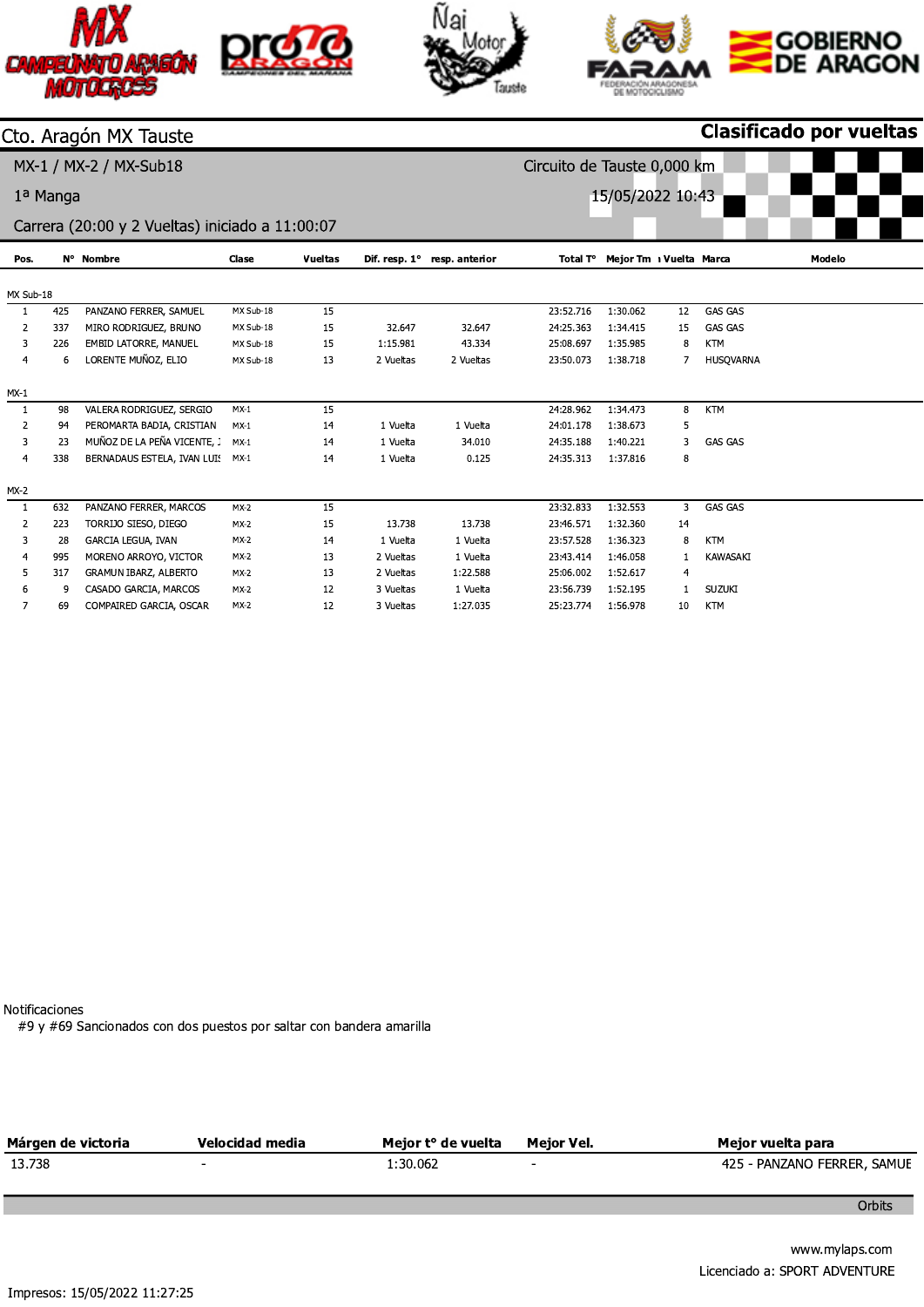





Circuito de Tauste 0,000 km

15/05/2022 11:08

Clasificado por vueltas

## Cto. Aragón MX Tauste

+12345+\R+\ R+\

1<sup>a</sup> Manga

| Pos. |     | N° Nombre               | Clase        | ueltas | Dif. resp. 1° | Total T°  | <b>Mejor Tm Marca</b> |                  | <b>Modelo</b> |
|------|-----|-------------------------|--------------|--------|---------------|-----------|-----------------------|------------------|---------------|
| 1    | 37  | LOPEZ GADEA, ALEJANDR(  | Master-30    | 15     |               | 24:19.005 | 1:34.112              | <b>KTM</b>       |               |
| 2    | 914 | BAZAN GODOY, HECTOR G   | Master-40    | 15     | 33.626        | 24:52.631 | 1:35.798              | <b>KTM</b>       |               |
| 3    | 13  | LONGAS GALE, EDUARDO    | Master-30    | 15     | 38.600        | 24:57.605 | 1:37.277              |                  |               |
| 4    | 740 | REY ALLUE, JUAN CARLOS  | Master-50    | 15     | 1:04.428      | 25:23.433 | 1:37.149              |                  |               |
| 5    | 49  | SUBIAS SORIA, JORGE     | Master-40    | 15     | 1:24.320      | 25:43.325 | 1:40.428              |                  |               |
| 6    | 155 | BELSUE NAVARRO, MARCC   | Master-30    | 15     | 1:43.108      | 26:02.113 | 1:40.786              |                  |               |
| 7    | 742 | ALFARO CADIERNO, ANTO   | Master-30    | 14     | 1 Vuelta      | 25:14.772 | 1:44.363              |                  |               |
| 8    | 492 | ARIE BORDETAS, IMANOL   | Master-30    | 14     | 1 Vuelta      | 25:37.775 | 1:47.582              | <b>HUSQVARNA</b> |               |
| 9    | 16  | CIRIA ESPEJA, ALBERTO   | Master-40    | 14     | 1 Vuelta      | 25:59.049 | 1:47.449              |                  |               |
| 10   | 25  | LLUCH LIARTE, JUAN CARL | Master-50    | 14     | 1 Vuelta      | 26:08.951 | 1:49.300              |                  |               |
| 11   | 523 | LACASTA BETRAN, SERGIC  | Master-50    | 14     | 1 Vuelta      | 26:09.361 | 1:48.132              | KAWASAKI         |               |
| 12   | 21  | MARTINEZ RAYADO, JOSE   | Master-30 NP | 13     | 2 Vueltas     | 25:29.698 | 1:52.711              | <b>HONDA</b>     |               |
| 13   | 98  | PAÑART MUR, EMILIO      | Master-40    | 13     | 2 Vueltas     | 25:41.606 | 1:44.323              | <b>HUSQVARNA</b> |               |
|      |     |                         |              |        |               |           |                       |                  |               |

| Márgen de victoria            | Velocidad media          | Mejor t° de vuelta | Mejor Vel.     | Mejor vuelta para             |
|-------------------------------|--------------------------|--------------------|----------------|-------------------------------|
| 33.626                        | $\overline{\phantom{a}}$ | 1:34.112           | $\blacksquare$ | 37 - LOPEZ GADEA, ALEJANDRO   |
|                               |                          |                    |                | Orbits                        |
|                               |                          |                    |                | www.mylaps.com                |
| Impresos: 15/05/2022 11:59:23 |                          |                    |                | Licenciado a: SPORT ADVENTURE |
|                               |                          |                    |                |                               |
|                               |                          |                    |                |                               |
|                               |                          |                    |                |                               |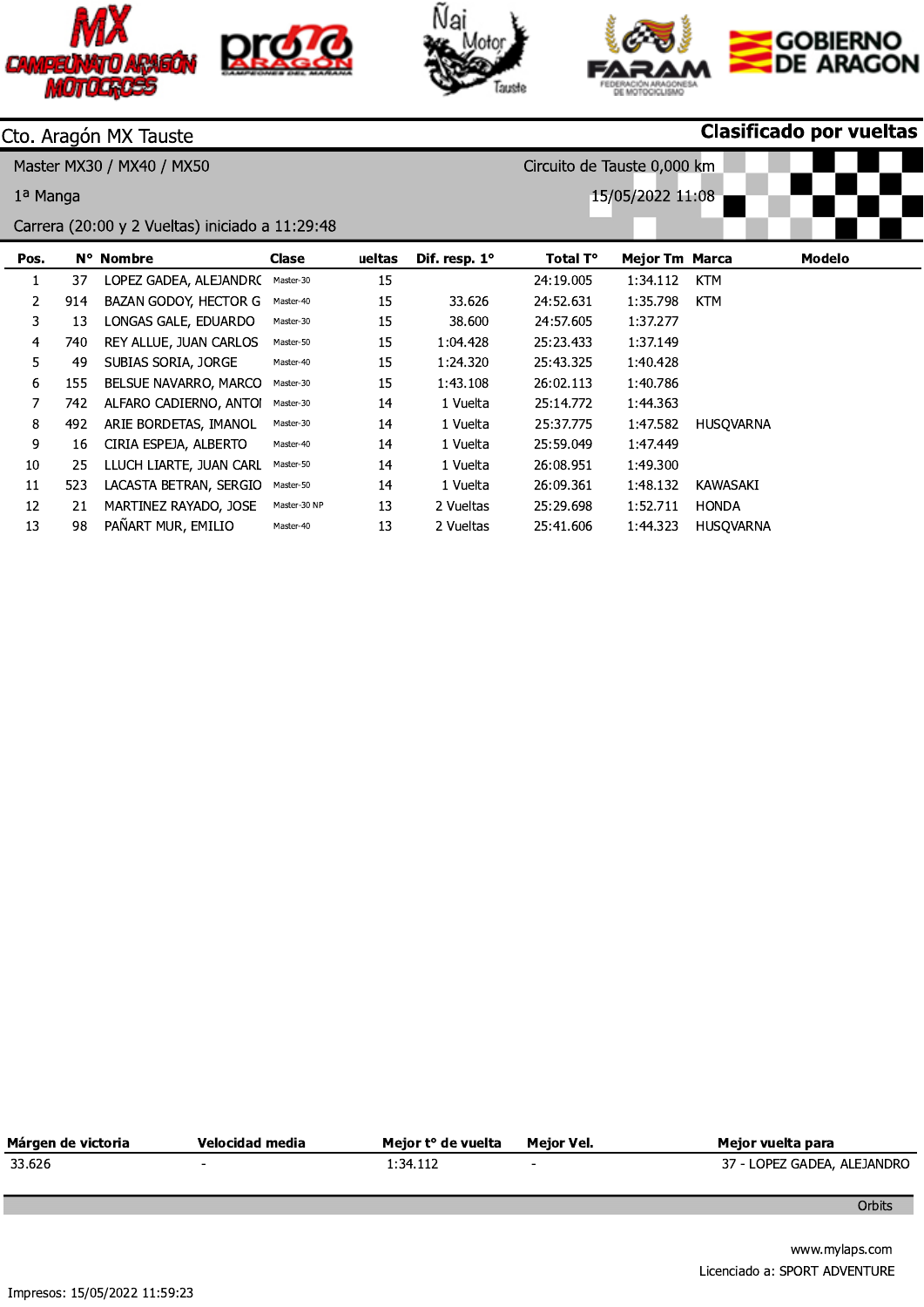





| CAMPEU               |     | <b>MOTOCROSS</b>                                |                |        |               |                             | DE MOTOCICLISM        |           | <b>GOBIERNO</b><br>DE ARAGON   |
|----------------------|-----|-------------------------------------------------|----------------|--------|---------------|-----------------------------|-----------------------|-----------|--------------------------------|
|                      |     | Cto. Aragón MX Tauste                           |                |        |               |                             |                       |           | <b>Clasificado por vueltas</b> |
| <b>MX-85cc</b>       |     |                                                 |                |        |               | Circuito de Tauste 0,000 km |                       |           |                                |
| 1 <sup>a</sup> Manga |     |                                                 |                |        |               |                             | 15/05/2022 11:33      |           |                                |
|                      |     | Carrera (15:00 y 2 Vueltas) iniciado a 12:01:32 |                |        |               |                             |                       |           |                                |
| Pos.                 |     | N° Nombre                                       | <b>Clase</b>   | ueltas | Dif. resp. 1° | Total T°                    | <b>Mejor Tm Marca</b> |           | <b>Modelo</b>                  |
| 1                    | 277 | DIEZ ARNAL, IKER                                | <b>MX-85cc</b> | 11     |               | 18:45.294                   | 1:39.117              | YAMAHA    |                                |
| 2                    | 151 | MARTINEZ LAMBERTO, IVA                          | <b>MX-85cc</b> | 11     | 8.693         | 18:53.987                   | 1:40.643              |           |                                |
| 3                    | 57  | QUINTIN PORROCHE, BIT(                          | <b>MX-85cc</b> | 11     | 23.002        | 19:08.296                   | 1:41.570              | HUSQVARNA |                                |
| 4                    | 216 | QUEROL ALCAÑIZ, IZAN                            | <b>MX-85cc</b> | 11     | 25.191        | 19:10.485                   | 1:41.733              |           |                                |
| 5                    | 99  | LORENTE MUÑOZ, CARLOS                           | <b>MX-85cc</b> | 11     | 1:03.594      | 19:48.888                   | 1:43.912              | HUSQVARNA |                                |
| 6                    | 77  | SILVA PEIRO, IU                                 | <b>MX-85cc</b> | 11     | 1:25.085      | 20:10.379                   | 1:47.356              | YAMAHA    |                                |
| $\overline{7}$       | 106 | QUEROL ALCAÑIZ, ZOE                             | <b>MX-85cc</b> | 9      | 2 Vueltas     | 18:58.428                   | 2:01.721              |           |                                |
|                      |     |                                                 |                |        |               |                             |                       |           |                                |

| Márgen de victoria | Velocidad media | Meior t° de vuelta | Meior Vel. | Meior vuelta para      |
|--------------------|-----------------|--------------------|------------|------------------------|
| 8.693              |                 | 1:39.117           |            | 277 - DIEZ ARNAL, IKER |
|                    |                 |                    |            |                        |